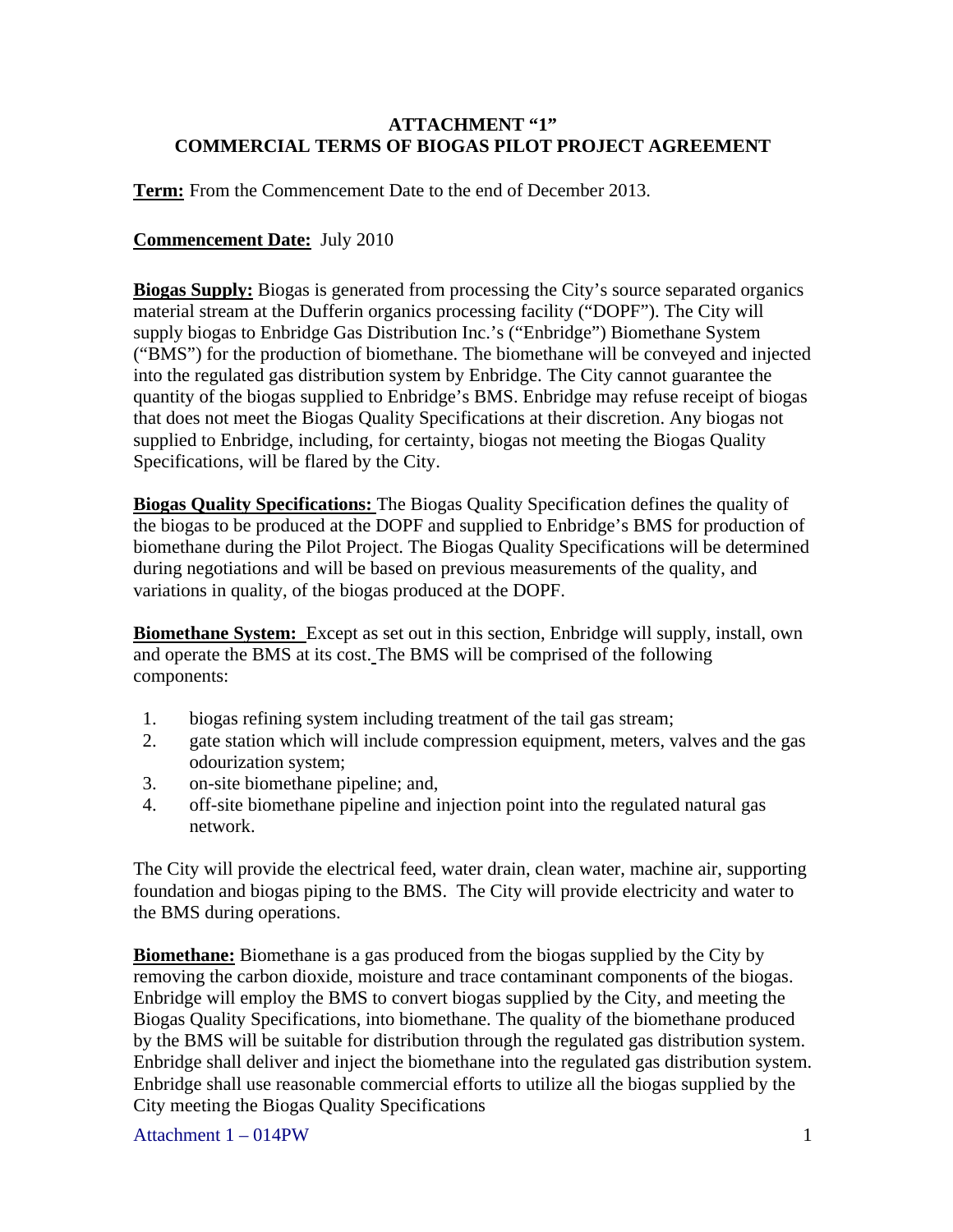**Monitoring and Metering:** Monitoring and metering equipment necessary to control and measure the flow and relevant characteristics of the biogas supplied, biomethane produced and also the waste effluent and tail gas streams will be supplied, installed, and maintained by Enbridge as part of the BMS. Enbridge will provide monitoring and metering information to the City as required for the proper administration of the Biogas Pilot Project Agreement

**Natural Gas Displacement:** The City and Enbridge will negotiate any arrangements necessary to determine and communicate to City brokers the quantity of natural gas displaced by the quantity of biomethane produced and added to the natural gas distribution system network in order to ensure that the City's cost of natural gas supply is reduced by the biomethane entering the distribution system

**Efficiency and Reliability:** The BMS will be able to receive and process biogas supplied by the City, and meeting the Biogas Quality Specifications, a minimum of eighty percent (80%) percent of the time over the term of the Pilot Project.

The BMS will be able to recover 96% percent of the methane present in the biogas supplied by the City and meeting the Biogas Quality Specification, for production of biomethane.

**Payment:** Enbridge will be paid on a unit price basis for services to refine the biogas to produce biomethane and to supply and inject the biomethane into the regulated gas distribution system. The unit price for the services rendered will not exceed \$10 per Gigajoule (\$/GJ) [exclusive of applicable taxes] of biomethane supplied to the regulated gas distribution system. The quantity of biomethane supplied to the regulated gas distribution system will be measured at the gate station by Enbridge and reported on a monthly basis. Payments will be made on the basis of monthly invoices submitted by Enbridge.

**Emission Reductions:** The City will retain its rights to all emission reductions created by the Pilot Project in keeping with established City policy, and specifically including the right to hold, retire or otherwise deal with its emission credits (sometimes referred to by others as "environmental attributes") from the collection and treatment of SSO including all the activities of the BMS and the City's subsequent use of the biomethane produced.

**Permits, Licences and Approvals:** Enbridge shall be responsible, at its sole expense, for obtaining and maintaining any permits, licences, easements and approvals necessary for the project except for those approvals obtained by the City. The City shall be responsible for obtaining Ministry of Environment (MOE) approvals necessary for the Pilot Project.

**Effluent**: Effluent consisting of only water or condensate removed from the biogas by the BMS shall be returned to the City, if the effluent meets the City's effluent quality specifications. Effluent quality specifications will be determined during negotiations. Pretreatment of the effluent, as may be required to satisfy the City's effluent quality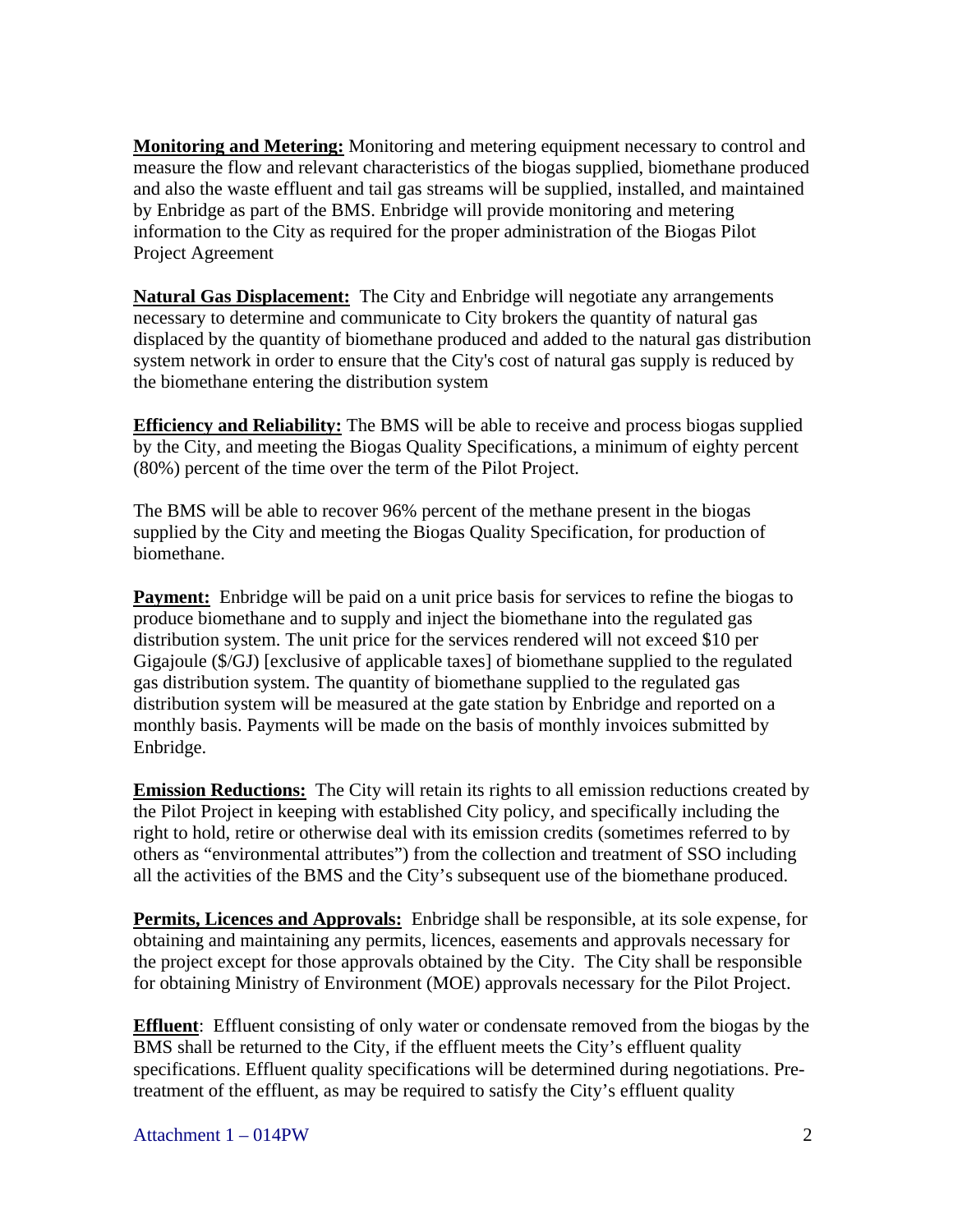specifications, and if feasible shall be provided by Enbridge at no additional cost to the City. If the effluent does not satisfy the City's effluent quality specifications and pretreatment is not feasible, Enbridge shall dispose of the effluent in accordance with applicable environmental laws and regulations and at its cost.

**Tail Gas:** The Tail Gas consists of only the carbon dioxide, moisture and trace contaminant components separated from the biogas by the BMS. The Tail Gas shall be returned to the City for treatment in the DOPF's biofilter provided that the quantity and quality of the Tail Gas meet the City's quality specifications and will not damage, or inhibit the expected performance of, the biofilter or the normal operation of the DOPF. Pretreatment of the Tail Gas, for removal of hydrogen sulphide or other constituents, as may be required to satisfy the City's quality specifications, shall be provided by Enbridge at no additional cost to the City

**Operators of the BMS:** Enbridge must obtain the City's consent to any subcontractor retained by Enbridge to operate the BMS. The City will notify Enbridge of any unacceptable behaviour at the Dufferin Waste Management Facility by Enbridge, its employees, agents, contractors or others for whom it is in law responsible and Enbridge will take appropriate action to resolve the issue, including, if appropriate, replacement of the person. Enbridge shall be responsible for payment of all persons employed and for any and all damage arising from acts, omissions, negligence or wilful misconduct by such persons.

**Safety Protocols:** The City and Enbridge shall enter into operation protocols designed to coordinate the supply of the biogas with the operation of the BMS.

**Site Security and Access:** The City will, at its cost, install a fence to secure the premises upon which the biogas refining system and gate station will be located. Enbridge will be responsible for any security systems, cameras or other security measures within the fenced-in area.

**Disposition of the BMS upon Expiration or Termination:** If Enbridge is not in default, upon the expiry of the Biogas Pilot Project Agreement, the City shall have the following options:

- 1. The option to continue production of biomethane by entering into a new agreement with Enbridge whereby Enbridge will continue to own, operate and maintain the BMS on the basis of a new unit cost to be negotiated by Enbridge and the City, subject to Council approval.
- 2. The option to continue production of biomethane by purchasing the biogas refining system component of the BMS and contracting for the continued operation of the biogas refining system through a competitive procurement process. Enbridge would continue to own and operate the other components of the BMS, specifically the gate station, on-site biomethane pipeline, off-site biomethane pipeline and injection point, in order to protect the natural gas distribution system. The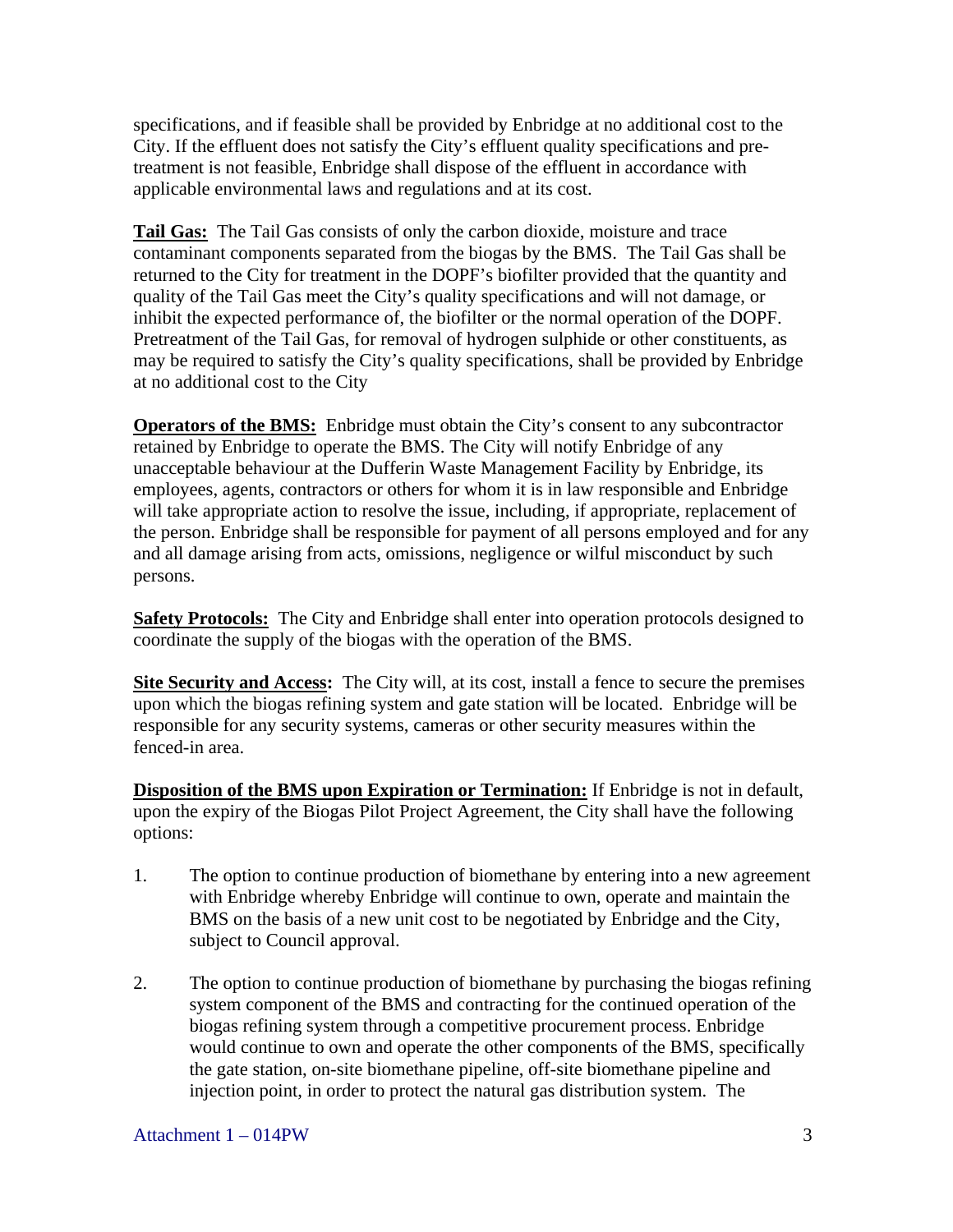purchase cost would be based on the remaining undepreciated value of the entire BMS and determined by negotiations between Enbridge and the City, subject to

Council approval. 3. The option to discontinue production of biomethane by decommissioning and removing the BMS, including removal of the biogas refining system, the gate station and the on-site biomethane pipeline and restoring the affected areas and facilities to the satisfaction of the City. The cost of this option would be based on the remaining undepreciated value of the entire BMS less the resale value of the biogas refining system and negotiations between Enbridge and the City, subject to Council approval.

If the Pilot Project is terminated early because of a material breach of the Biogas Pilot Project Agreement, which has not been remedied after notice, the City will require that Enbridge, at its cost, decommission the BMS, including removal of the biogas refining system, gate station and on-site biomethane pipeline, and to restore the affected areas and facilities to the satisfaction of the City.

Any disagreement related to the disposition of the BMS after expiration of the Pilot Project would be subject to the Dispute Resolution provisions

**Assignment:** Enbridge shall not assign the Biogas Pilot Project Agreement without the City's consent, which may be unreasonably withheld. A transfer of control with Enbridge related companies or internal restructuring of Enbridge will not constitute an assignment.

**Insurance:** Enbridge shall take out liability insurance in form and content satisfactory to the City, together with such other forms of insurance required by the City's Risk Management Division.

**Indemnity:** The City and Enbridge will negotiate and finalize an indemnity provision that includes Enbridge taking responsibility for any costs, damages, etc. related to or arising out of the refinement of the biogas into biomethane, the quality of the biomethane and the injecting of the biomethane into the natural gas distribution system.

**Dispute Resolution:** The City and Enbridge will agree to resolve disputes first by negotiation between the General Manager and senior executives of Enbridge. If that fails, the dispute may be referred to arbitration on consent of all parties.

**Early Termination:** The Biogas Pilot Project Agreement is conditional upon the following, failing which the Biogas Pilot Project Agreement may be terminated by either party:

1. Issuance by the Ministry of Environment to the City of an amendment to the existing approval certificate for Dufferin facility if required, permitting construction and operation of the BMS, on or before 31 March 2011; and,